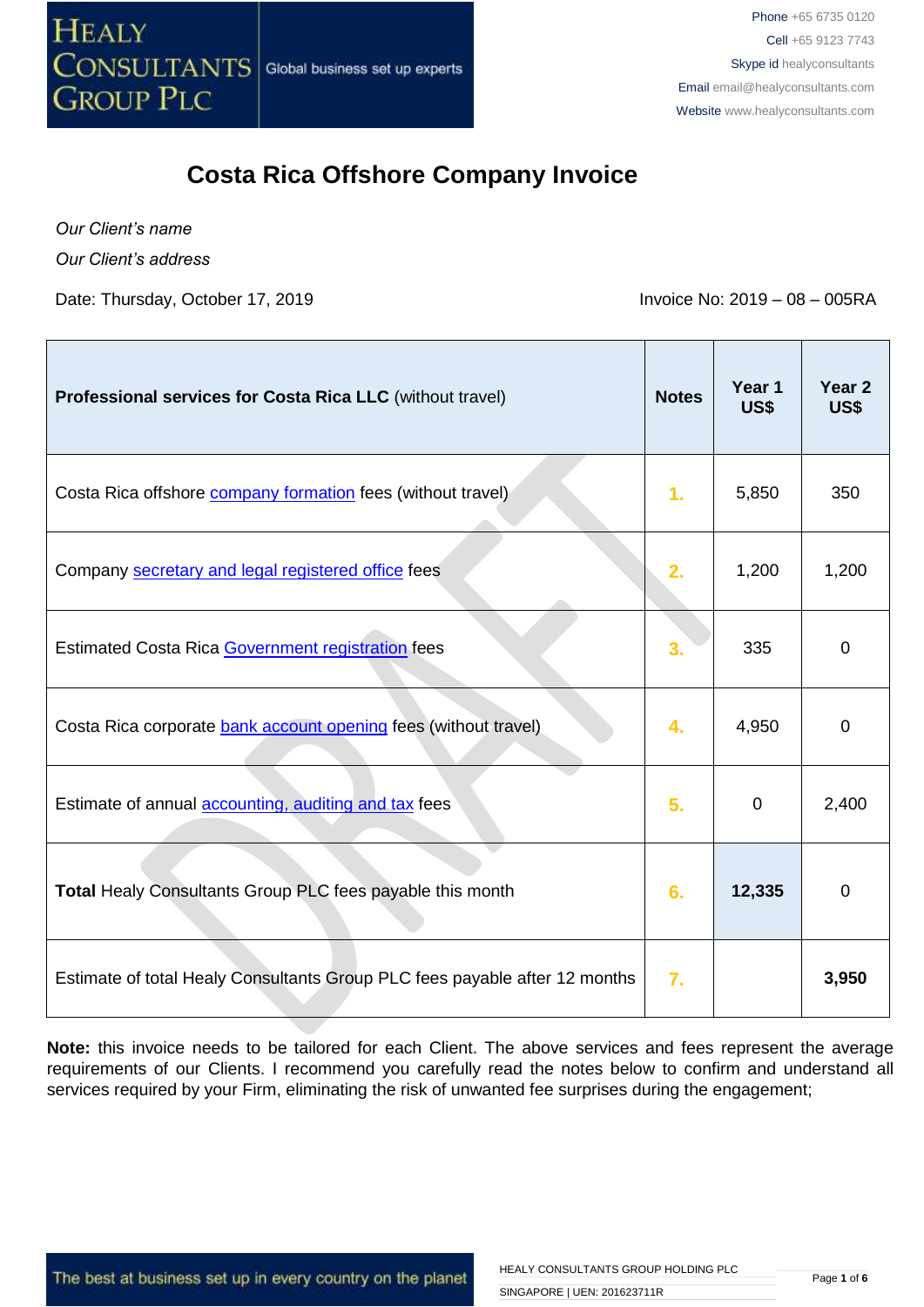

#### *Notes to invoice above*

**1.** Healy Consultants Group PLC' fees to efficiently and effectively complete offshore company registration within [four weeks](http://www.healyconsultants.com/costa-rica-company-registration/fees-timelines/#timelines) by **i)** choosing the M&AA for our Client's business activities; **ii)** reserving a company name with the [Mercentile Registrar;](http://www.crearempresa.go.cr/) **iii)** settling our accountant and lawyer fees and **iv)** preparing a high quality company incorporation application for the [National Registry;](http://www.registronacional.go.cr/)

All [engagement fees](http://www.healyconsultants.com/company-registration-fees/) are agreed and paid up front and match with the fees published on our country web pages. Consequently, there are no hidden fees, surprises or ambushes throughout the engagement. All engagement deadlines are agreed up front in the form of a [a detailed project plan,](http://www.healyconsultants.com/index-important-links/example-project-plan/) mapping out deliverables by week throughout the engagement term.



Every week during the engagement, Healy Consultants Group PLC will email our Client a [detailed status](http://www.healyconsultants.com/index-important-links/weekly-engagement-status-email/)  [update.](http://www.healyconsultants.com/index-important-links/weekly-engagement-status-email/) Our Client is immediately informed of engagement problems together with solutions. Your dedicated engagement manager is reachable by phone, Skype, live chat and email and will communicate in your preferred language;

**2.** In accordance with Costa Rican Commercial Code, each Costa Rica offshore company must appoint a company secretary, who may be a natural person or a body corporate, but the company secretary must be resident in Costa Rica. Healy Consultants Group PLC will act as your Costa Rica Company Secretary, for which our annual responsibilities include **i)** preparation and filing of the annual return; **ii)** securely maintaining company records; **iii)** liaising with the Costa Rica Government on behalf of our Client; **iv)** legal filing of changes of company structure; and **v)** reminding our Client of statutory deadlines;

In accordance with Costa Rica law, an offshore shall as from the date of its incorporation have a legal registered office in Costa Rica, to which all official government communications and notices may be addressed. To comply with this statutory requirement, Healy Consultants Group PLC' Costa Rica office will be the registered office address for your company. Thereafter, this address will be used to receive government correspondence including **i)** the annual tax return, **ii)** notice of the annual return; and **iii)** notice of government audits. Most of our Clients wish to place Healy Consultants Group PLC' office address on invoices, contracts, websites and business cards;

- **3.** This fee is an estimate of government costs payable during your Firm's engagement. All government fee payments will be supported by original receipts and invoices. Examples of government costs include **i)** reserving the company name; **ii)** draft and notarize public deeds of incorporation before the Mercantile Section of the Public Registry; **iii)** pay the stamp duties; **iv)** register for labor risk insurance with the national Insurance Institute; and **v)** apply for sanitary permit; Following engagement completion, Healy Consultants Group PLC will refund our Client any excess of funds received over actual Government costs paid;
- **4.** Healy Consultants Group PLC will be pleased to open a Costa Rica corporate bank account without travel. It is a time consuming task, Healy Consultants Group PLC will shelter our Client from the administrative challenges. As you can appreciate, it is a difficult task to obtain bank account approval through a newly formed company, when shareholders and directors and bank signatories reside overseas. Depending on our Client business and nationality, there is a 20% probability the banks will request a bank signatory to travel for a one-hour bank interview. Healy Consultants Group PLC will try its best to negotiate with the bank for a travel exemption. If our Client must travel to Costa Rica for corporate bank account opening, Healy Consultants Group PLC will refund our Client US\$950;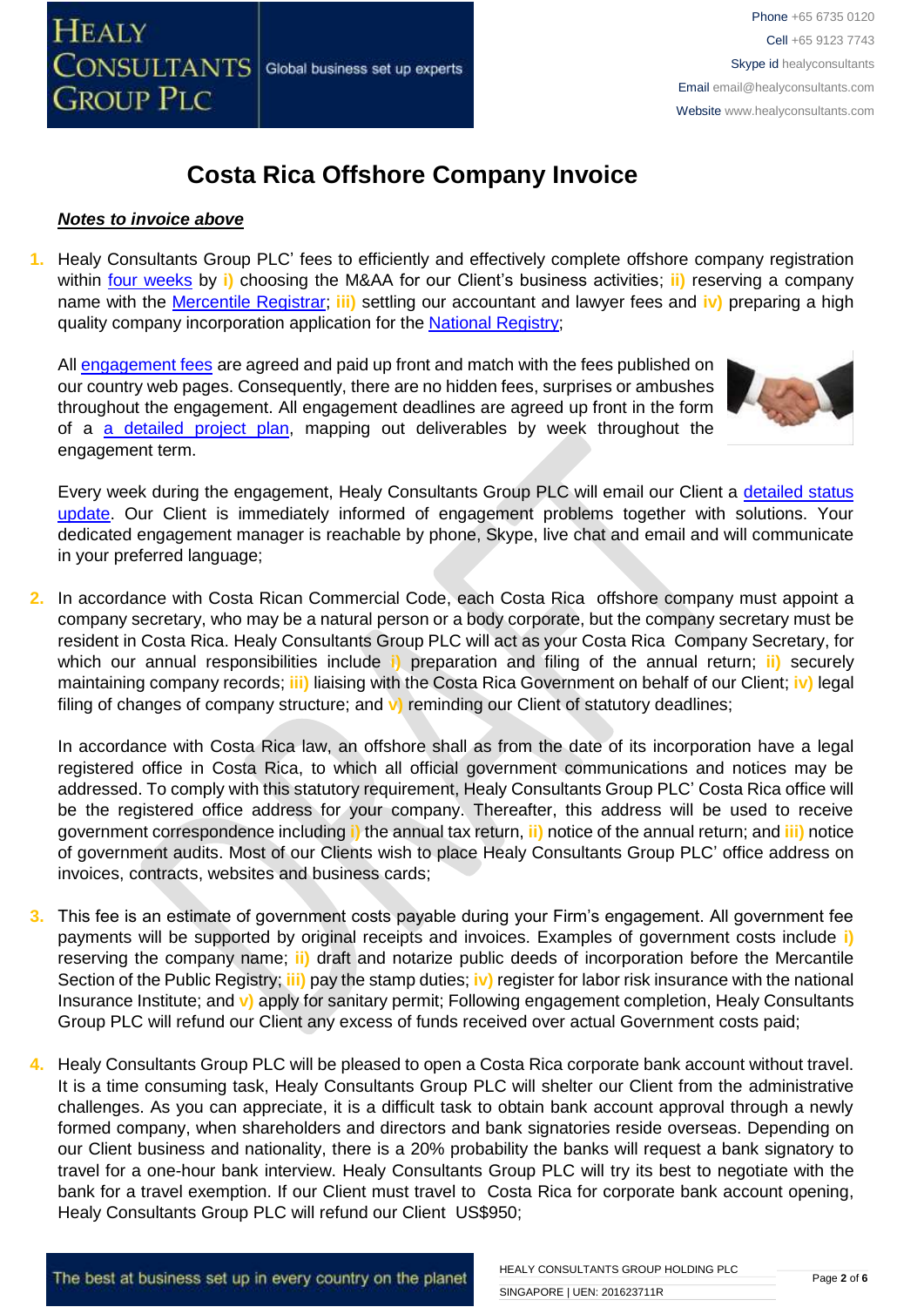

If our Client is not comfortable with only a Costa Rica corporate bank account, Healy Consultants Group PLC will be pleased to open [an international corporate bank account](http://www.healyconsultants.com/international-banking/) (click link) outside of Costa Rica. Examples include New York, Germany, Liechtenstein, Austria, Bulgaria, South Africa, Australia, London, South America or Dubai. All banks will be top tier banks in these countries with excellent internet banking services. Example of our global banking partners include HSBC, Standard Chartered Bank, Citibank, Barclays, Standard bank, ANZ bank, VTB bank, UBS, Credit Suisse;







Healy Consultants Group PLC will prepare a business plan for the bank to optimize the probability of corporate bank account approval. However, the banks enjoy the ultimate power of approval of corporate bank account applications. Consequently, guaranteed success is outside of Healy Consultants Group PLC's control. What is inside our control is the preparation and submission of a high-quality bank application that maximizes the likelihood of approval. To date, we enjoy a high approval record because of [our global banking relationships](http://www.healyconsultants.com/international-banking/corporate-accounts/) and determination.

Global banks continue to tighten corporate bank account opening procedures, their internal compliance departments completing more thorough due diligence of Clients. Consequently, our Clients should expect the bank account approval period to take up at least 4 weeks. Furthermore, global banks now require evidence of proof of business in the country where the corporate bank account will be, including sales contracts or lease agreement;

- **5.** For an active trading company, thes[e accounting and tax](http://www.healyconsultants.com/costa-rica-company-registration/accounting-legal/) fees are an estimate of Healy Consultants Group PLC fees to efficiently and effectively discharge your annual company accounting and tax obligations. Following receipt of a set of draft accounting numbers from your company, Healy Consultants Group PLC will more accurately advise accounting and tax fees. For a dormant company, Healy Consultants Group PLC fees are only US\$950;
- **6.** All fees quoted in this invoice correspond to fees quoted [on Healy Consultants Group PLC's](http://www.healyconsultants.com/company-registration-fees/) website. Please review this invoice carefully to identify errors. During the rush of the business day, it is possible that Healy Consultants Group PLC inadvertently made fee calculation errors, typing errors or omitted services or omitted historic fee payments from Clients. In the unfortunate event you identify invoice errors, please revert to me directly re the same. I apologize in advance if I or my staff made invoice errors;
- **7.** Assuming our Clients' re-engage Healy Consultants Group PLC, this fee is an estimate of the fees payable next year, 12 months after the date of company registration this year;
- **8.** The fees quoted in this invoice are a prediction of the fees required to efficiently and effectively complete this engagement in a timely manner. If during the engagement Healy Consultants Group PLC realizes that the project is more complex than anticipated, requiring a large additional investment of time, my Firm will revert to request additional fees;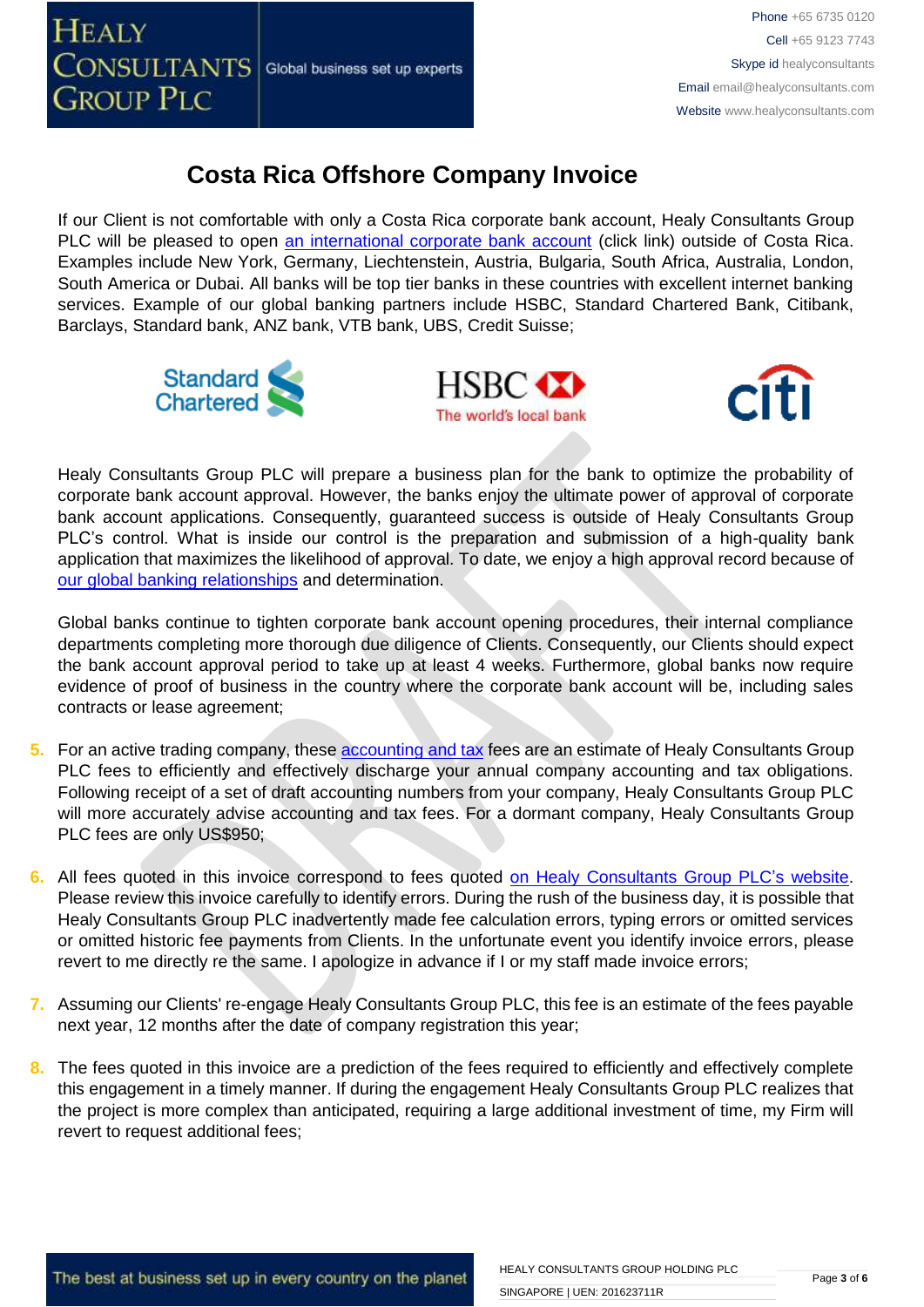**HEALY** 

**GROUP PLC** 

# **Costa Rica Offshore Company Invoice**

- **9.** In accordance with Costa Rica Company Law, there is no minimum share capital, but at least 25% of the chosen amount must be deposited to the company bank account during incorporation. To optimize engagement efficiency and minimize delays, Healy Consultants Group PLC is happy to deposit these funds on behalf of our clients;
- **10.** If our Client requires non-resident nominee shareholder and director services [\(click link\),](http://www.healyconsultants.com/corporate-outsourcing-services/nominee-shareholders-directors/) Healy Consultants Group PLC will be pleased to assist. Our fee for professional, passive nominee non-resident corporate shareholder amounts to US\$2,100 per annum. Our fee to be both non-resident nominee director and shareholder amounts to US\$6,600 per annum. Being the sole shareholders and sole director of a Client's company exposes Healy Consultants Group PLC to reputation, litigation and financial risk;
- **11.** If our Client and Healy Consultants Group PLC properly plan this engagement, our Clients' will *not* have to travel during this engagement. Healy Consultants Group PLC will efficiently and effectively and aggressively complete company registration and corporate bank account opening in a timely manner without our Client presence. Instead, our Client will need to **i)** sign and get documents legalized in the embassy in their country of origin and **ii)** courier the originals to Healy Consultants Group PLC office;
- 12. If required, Healy Consultants Group PLC will be pleased to assist your firm to secure employee [visa](http://www.healyconsultants.com/corporate-advisory-services/migration/) approvals. Our fee is US\$4,950 for the first employee, US\$3,950 for the second employee, US\$2,950 per employee thereafter. Our employee visa fees includes preparation of a quality visa application and submitting to the correct Government immigration officers. The Government enjoys ultimate power of approval of visa applications. Consequently, guaranteed success is outside of Healy Consultants Group PLC' control. What is inside our control is the preparation and submission of a high quality immigration visa application that maximizes the likelihood of visa approval;
- **13.** Depending on our Client's business and nationality, the Costa Rican Government may require a special regulatory license to carry on your business in the country. Healy Consultants Group PLC will assist our Client secure license approval; there may be additional engagement fees. However, the Government enjoys ultimate power of approval of company registrations and business licenses;
- **14.** Monthly, quarterly and mid-year Government tax obligations include monthly and quarterly payroll reporting, VAT and corporation tax return filing. If you need our help, Healy Consultants Group PLC can complete monthly Government reporting for a monthly fee of US\$860. Healy Consultants Group PLC monthly support will include **i)** receive in dropbox the monthly invoices from our client; **ii)** label monthly bank statement transactions; **iii)** preparation and submission of VAT returns and **iv)** submission of monthly employee payroll reporting;
- **15.** During the engagement, shareholders and directors' documents may need to be translated into the local language; before the Government and Bank approves company registration and corporate bank account opening respectively. Consequently, our Client should budget for possible additional translation and embassy attestation fees. Either our Client or Healy Consultants Group PLC can complete this administrative task;

As always, Healy Consultants Group PLC will negotiate with all third parties to eliminate or reduce additional engagement costs. For transparency purposes, all third-party fee payments will be supported by original receipts and invoices. Examples of possible third-party payments include **i)** embassy fees; **ii)** notary public costs **iii)** official translator fees;

The best at business set up in every country on the planet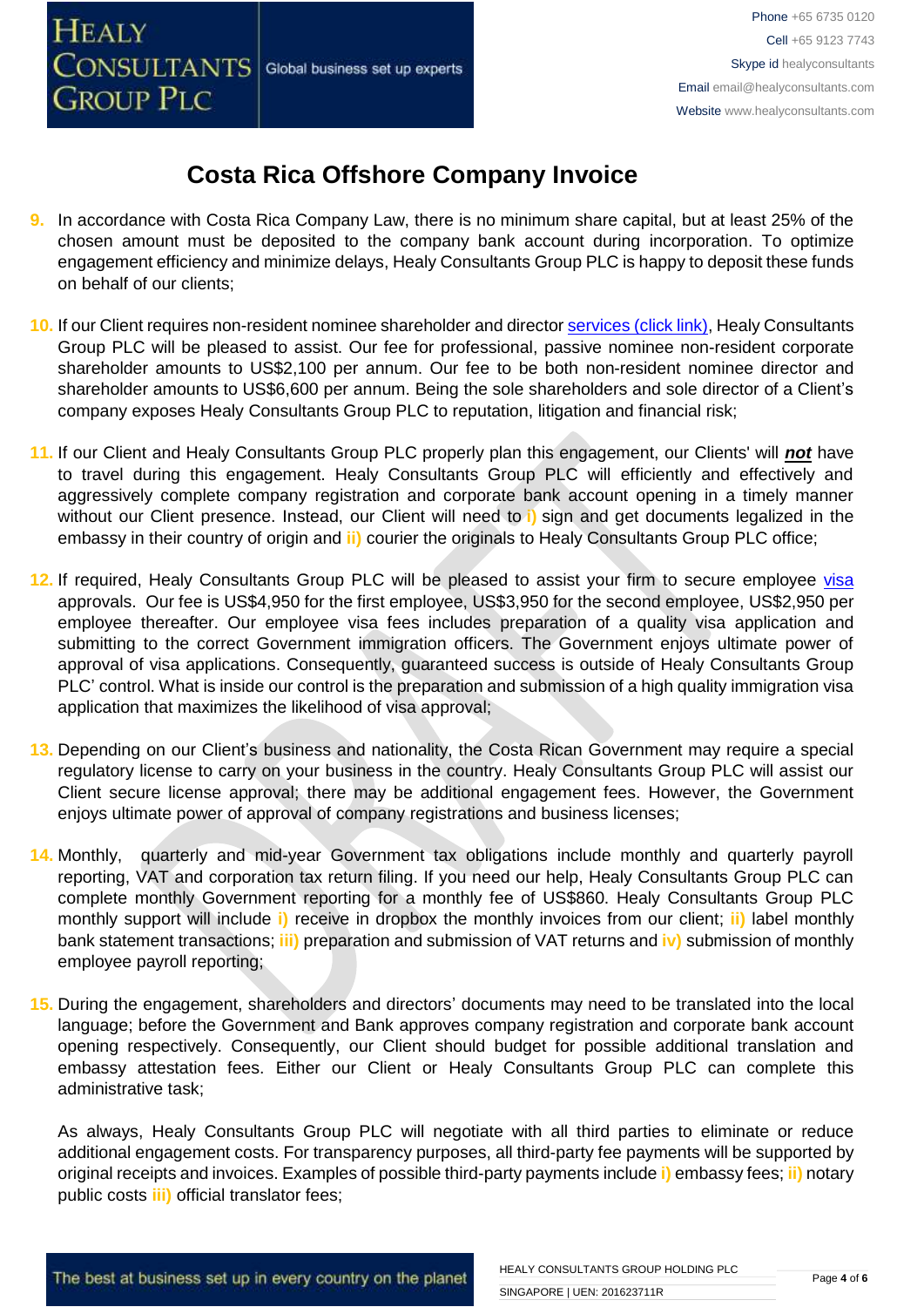

- **16.** It is important our Clients' are aware of their personal and corporate tax obligations in their country of residence and domicile. Let us know if you need Healy Consultants Group PLC help to clarify your local and international annual tax reporting obligations;
- **17.** Some of our Clients' require an [immediate Costa Rica solution.](http://www.healyconsultants.com/turnkey-solutions/) With this strategy, within a week Healy Consultants Group PLC can supply our Client **i)** an existing dormant Costa Rica company number and **ii)** an already approved Costa Rican corporate bank account number and **iii)** a business address. Turnkey solutions are attractive to those entrepreneurs who wish to immediately close a country deal, sign a contract or invoice a customer;
- **18.** To assist our Clients to minimize foreign exchange costs, we offer the payment in SG\$, Euro, Pounds or US\$. Kindly let me know in which currency your Firm prefers to settle our fees and I will send an updated invoice, thank you;
- **19.** Engage Healy Consultants Group PLC to [project manage](http://www.healyconsultants.com/project-manage-engagements/) business set up in every country on the planet. We are the best in the [world](http://www.healyconsultants.com/best-in-the-world/) at what we do, timely completing the  $A$  to  $Z$  of every country engagement;
- **20.** As stipulated on our [business website](http://www.healyconsultants.com/) and in section 3 of our engagement letter, Healy Consultants Group PLC will only commence the engagement following **i)** settlement of our fees and **ii)** completion and signing of our legal engagement letter;
- 21. Healy Consultants Group PLC will only incorporate your company after 75% of due diligence [documentation](http://www.healyconsultants.com/due-diligence/) is received by email. Healy Consultants Group PLC will only open a corporate bank account after 100% of the Client's original due diligence documentation is received by courier;
- 22. During the annual renewal engagement with our Client, our in-house Legal and Compliance Department [\(click link\)](http://www.healyconsultants.com/about-us/key-personnel/cai-xin-profile/) reviews the quality and completeness of our Client file. Consequently, Healy Consultants Group PLC may revert to our Client to ask for more up to date [due diligence documentation;](http://www.healyconsultants.com/due-diligence/)
- 23. Some of our Clients' engage Healy Consultants Group PLC to [recruit \(click link\)](http://www.healyconsultants.com/corporate-outsourcing-services/how-we-help-our-clients-recruit-quality-employees/) local employees. We have a lot of experience in this area and we are quite skilled at securing quality candidates for our Clients';

The best at business set up in every country on the planet